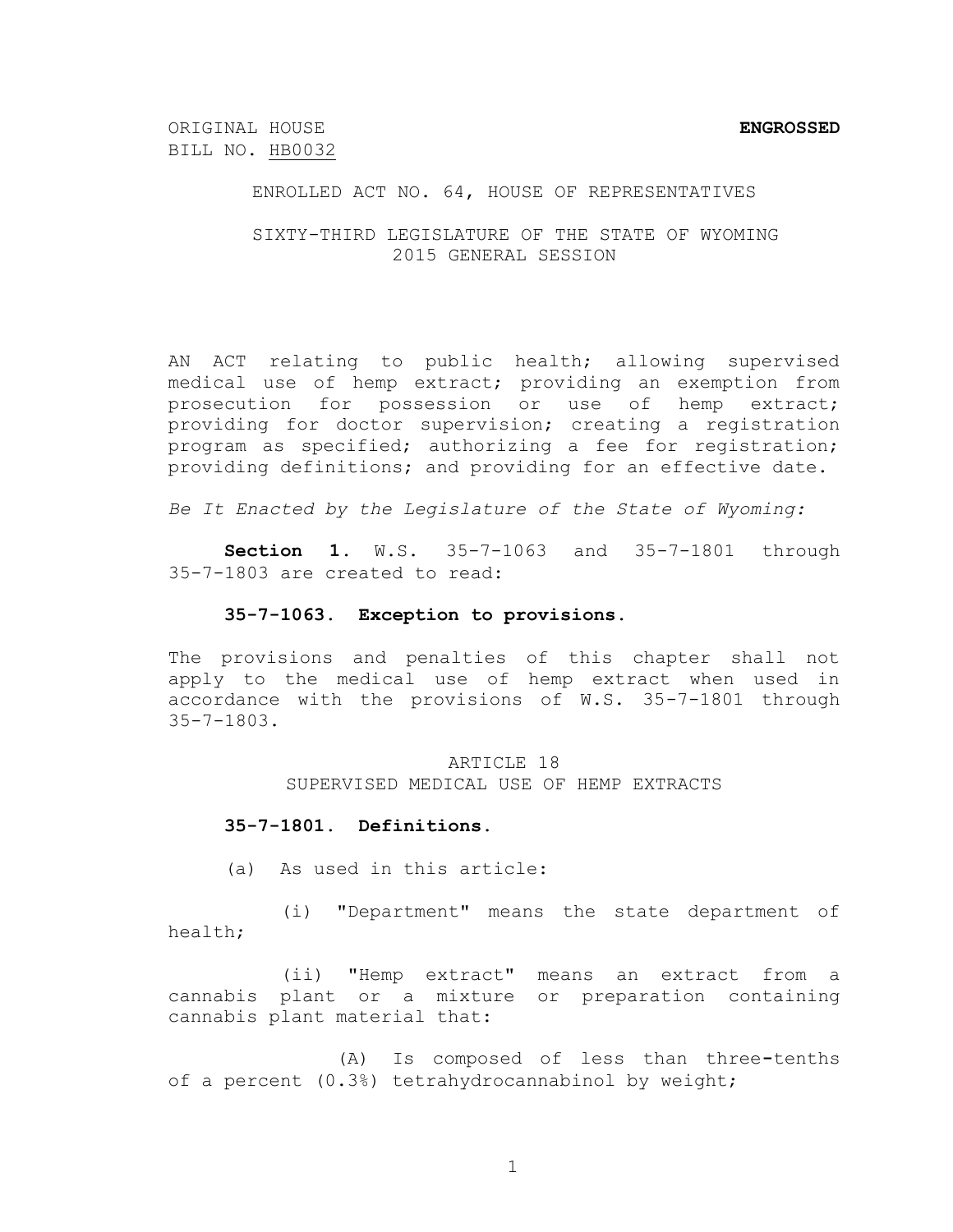### ENROLLED ACT NO. 64, HOUSE OF REPRESENTATIVES

### SIXTY-THIRD LEGISLATURE OF THE STATE OF WYOMING 2015 GENERAL SESSION

(B) Is composed of at least five percent (5%) cannabidiol by weight;

(C) Contains no other psychoactive substance; and

(D) Complies with federal definitions of industrial hemp, including the definition under section 7606 of the federal Agricultural Act of 2014, which shall apply to all samples, products, derivatives and oils.

(iii) "Hemp extract registration card" means a card issued by the department under W.S. 35**-**7**-**1802;

(iv) "Intractable epilepsy" means epilepsy or seizure disorders that, as determined by a neurologist, does not respond to other treatment options overseen by the neurologist;

(v) "Neurologist" means a person who is licensed to practice medicine pursuant to W.S. 33**-**26**-**301 et seq. and who is certified in neurology by a nationally recognized neurological physician organization designated by the Wyoming state board of medicine;

(vi) "Parent" means a parent or legal guardian of a minor who is responsible for the minor's medical care;

(vii) "Registrant" means the person who holds a hemp extract registration card issued by the department pursuant to this article.

### **35-7-1802. Hemp extract registration cards.**

(a) The department shall issue a hemp extract registration card to a person who: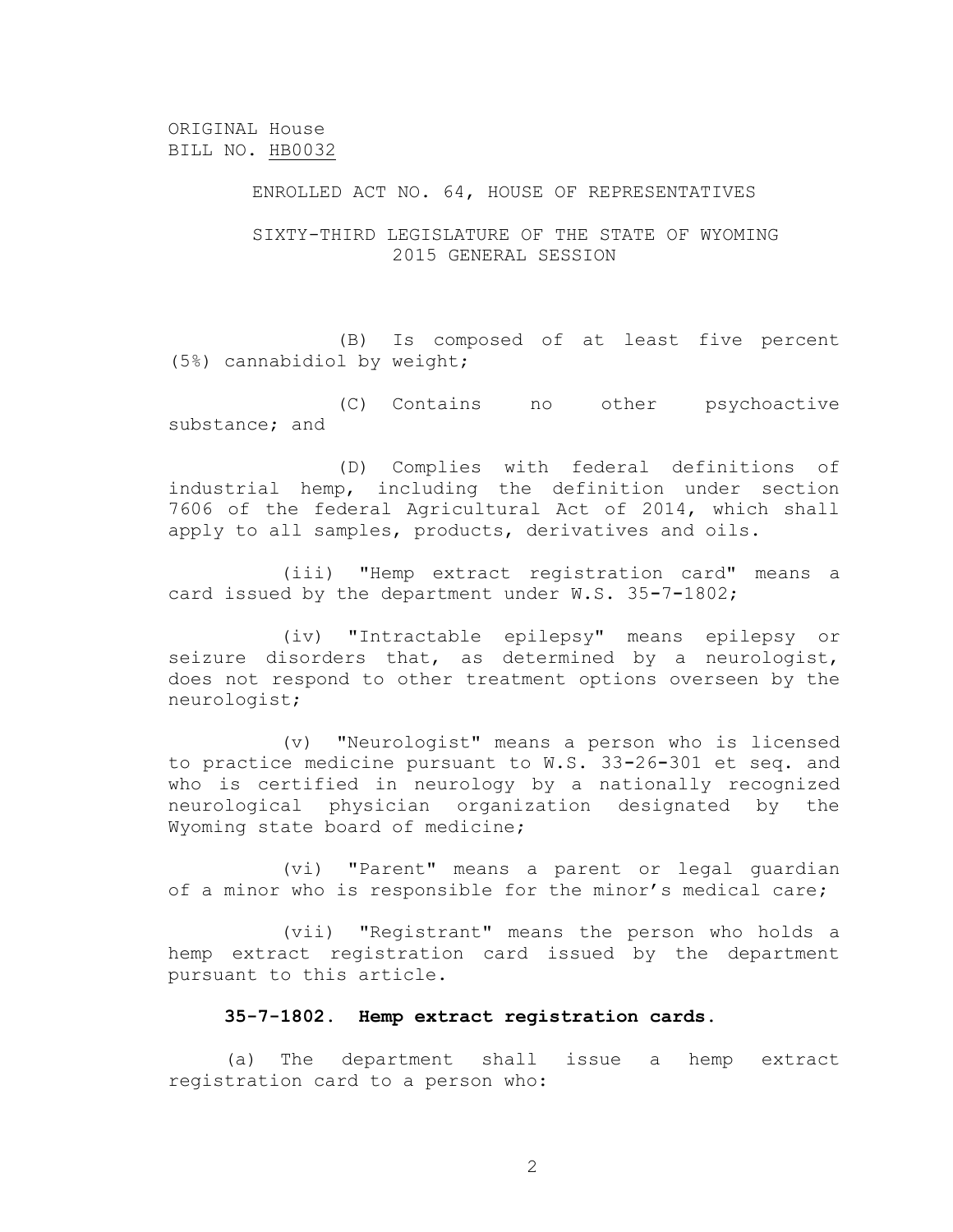### ENROLLED ACT NO. 64, HOUSE OF REPRESENTATIVES

### SIXTY-THIRD LEGISLATURE OF THE STATE OF WYOMING 2015 GENERAL SESSION

(i) Is at least eighteen (18) years of age;

(ii) Is a resident of Wyoming;

(iii) Provides a statement to the department which is signed by a neurologist and specifies that the person suffers from intractable epilepsy or seizure disorders and may benefit from treatment with hemp extract;

(iv) Pays a fee to the department as specified in subsection (e) of this section; and

(v) Submits an application to the department on a form created by the department that contains:

(A) The individual's name and address;

(B) A copy of the individual's valid photo identification; and

(C) Any other information the department considers necessary to implement this article.

(b) The department shall issue a hemp extract registration card to a parent who:

(i) Is at least eighteen (18) years of age;

(ii) Is a Wyoming resident;

(iii) Provides the department with a statement signed by a neurologist that the minor in the parent's care suffers from intractable epilepsy or seizure disorders and may benefit from treatment with hemp extract;

(iv) Pays the department a fee as provided in subsection (e) of this section; and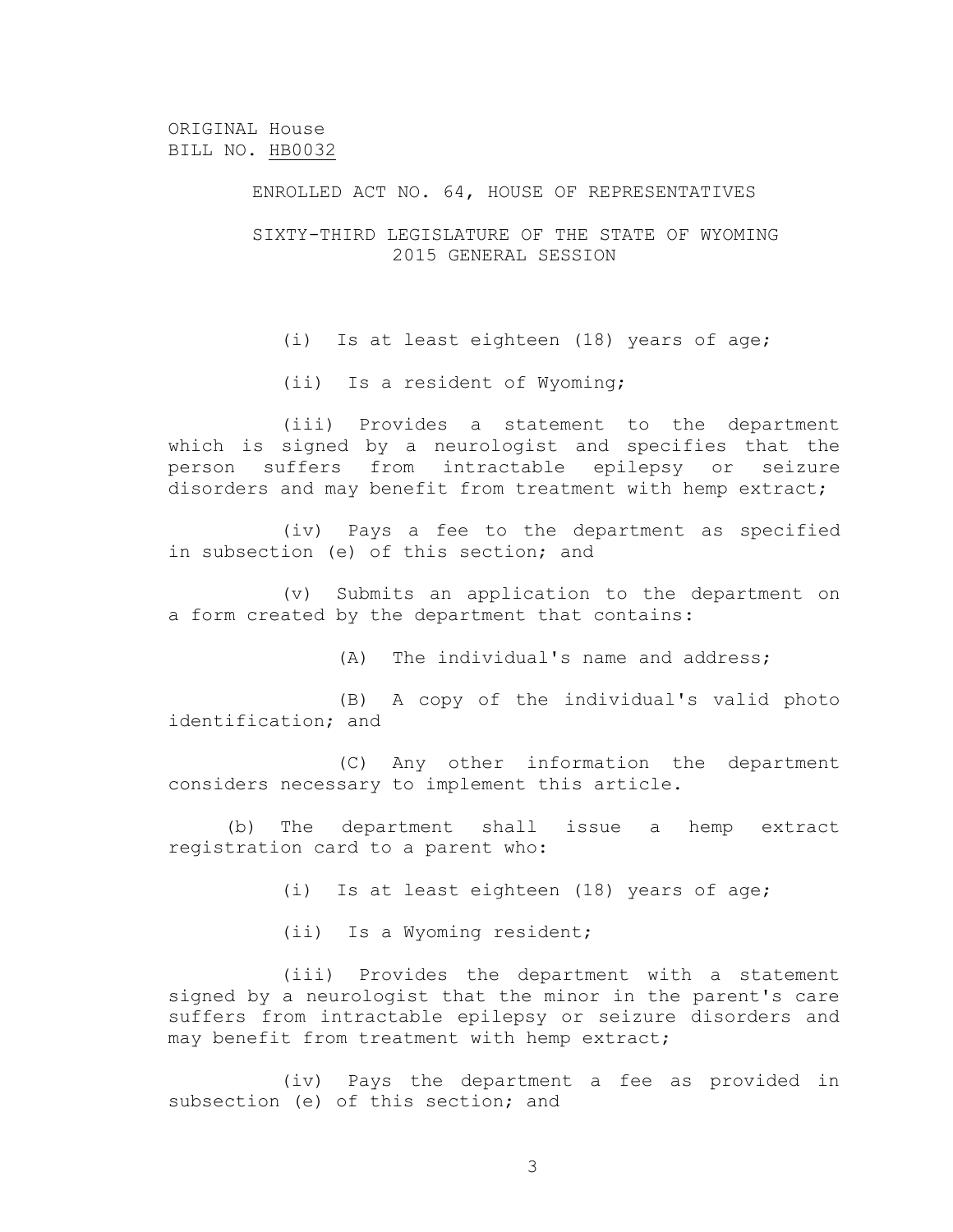# ENROLLED ACT NO. 64, HOUSE OF REPRESENTATIVES

### SIXTY-THIRD LEGISLATURE OF THE STATE OF WYOMING 2015 GENERAL SESSION

(v) Submits an application to the department on a form created by the department, which contains:

(A) The parent's name and address;

(B) The minor's name;

(C) A copy of the parent's valid photo identification; and

(D) Any other information the department considers necessary to implement this article.

(c) The department shall maintain a registry of:

(i) The names of each applicant to whom the department issues a hemp extract registration card under subsection (a) of this section; and

(ii) The names of each minor receiving care from a parent who is issued a hemp registration card under subsection (b) of this section.

(d) The department shall promulgate rules and regulations to establish:

(i) The information an applicant is required to provide to the department under this article; and

(ii) The form of the hemp extract registration card issued under this article.

(e) The department shall establish a fee for maintaining the registry in an amount to ensure that, to the extent practicable, the total revenue generated from the fees collected approximates, but does not exceed, the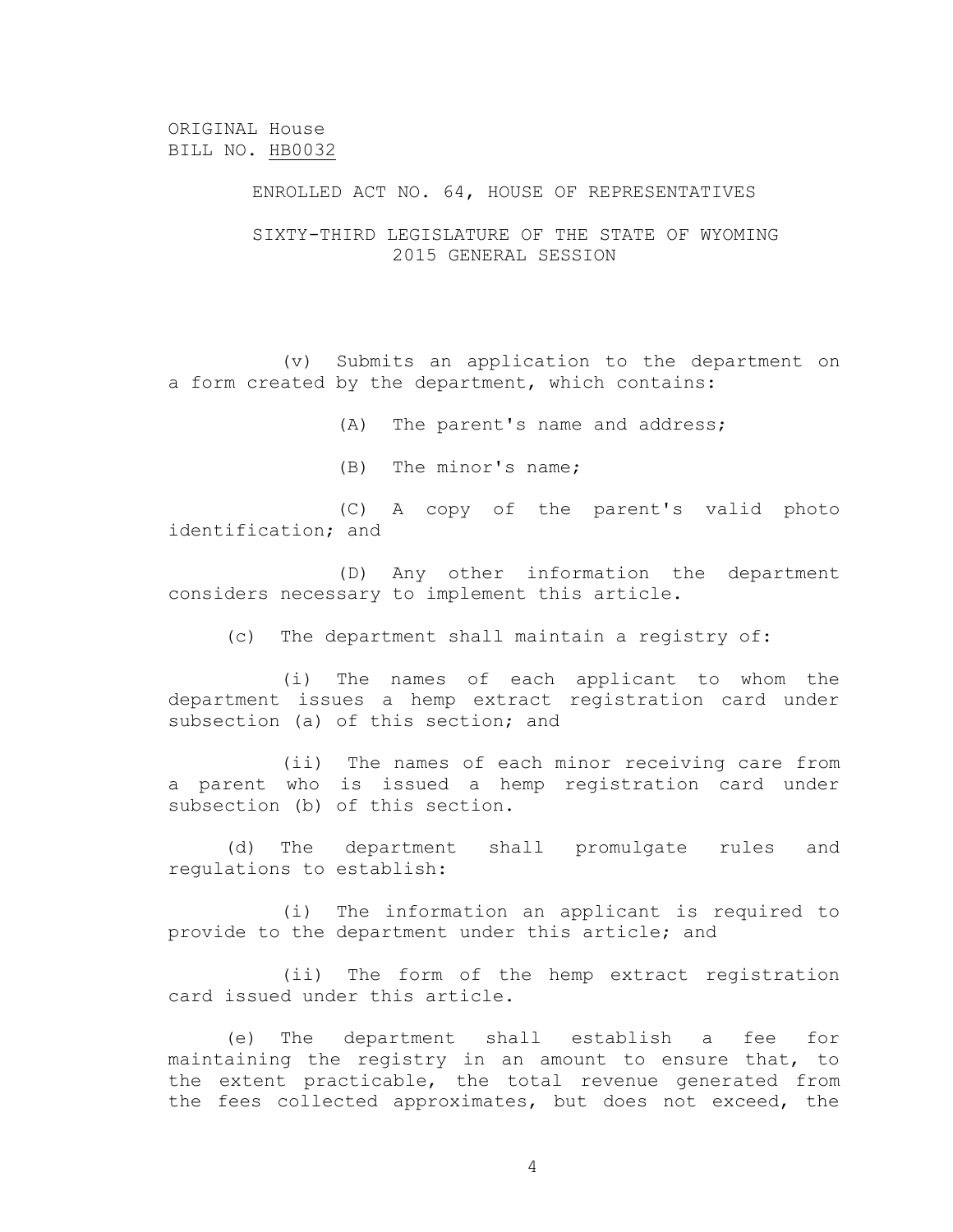### ENROLLED ACT NO. 64, HOUSE OF REPRESENTATIVES

### SIXTY-THIRD LEGISLATURE OF THE STATE OF WYOMING 2015 GENERAL SESSION

direct and indirect costs of administering the registry. All fees received shall be deposited in the general fund.

(f) A registration card issued under subsection (a) or (b) of this section is valid for one (1) year and is renewable if, at the time of renewal, the registrant meets the requirements of subsection (a) or (b) of this section. A card issued pursuant to subsection (b) of this section remains valid after the minor reaches the age of majority until the card expires or is replaced by a card issued pursuant to subsection (a) of this section.

(g) The neurologist who signs a statement as provided in this section shall:

(i) Keep a record of the neurologist's evaluation and observation of a patient who is a registrant or a minor under a registrant's care including the patient's response to hemp extract; and

(ii) Transmit a copy of the records to the department.

(h) The department shall maintain a database of records received under subsection (g) of this section. The department shall treat the records as confidential, provided that the department, with the consent of the registrant or the registrant's parent, may share the records with a higher education institution for the purpose of studying hemp extract if the records are redacted so that the patient cannot be identified individually.

# **35-7-1803. Exemption from criminal and civil penalties for the medical use of hemp extract.**

(a) Notwithstanding any other provision of this chapter, an individual who possesses or uses hemp extract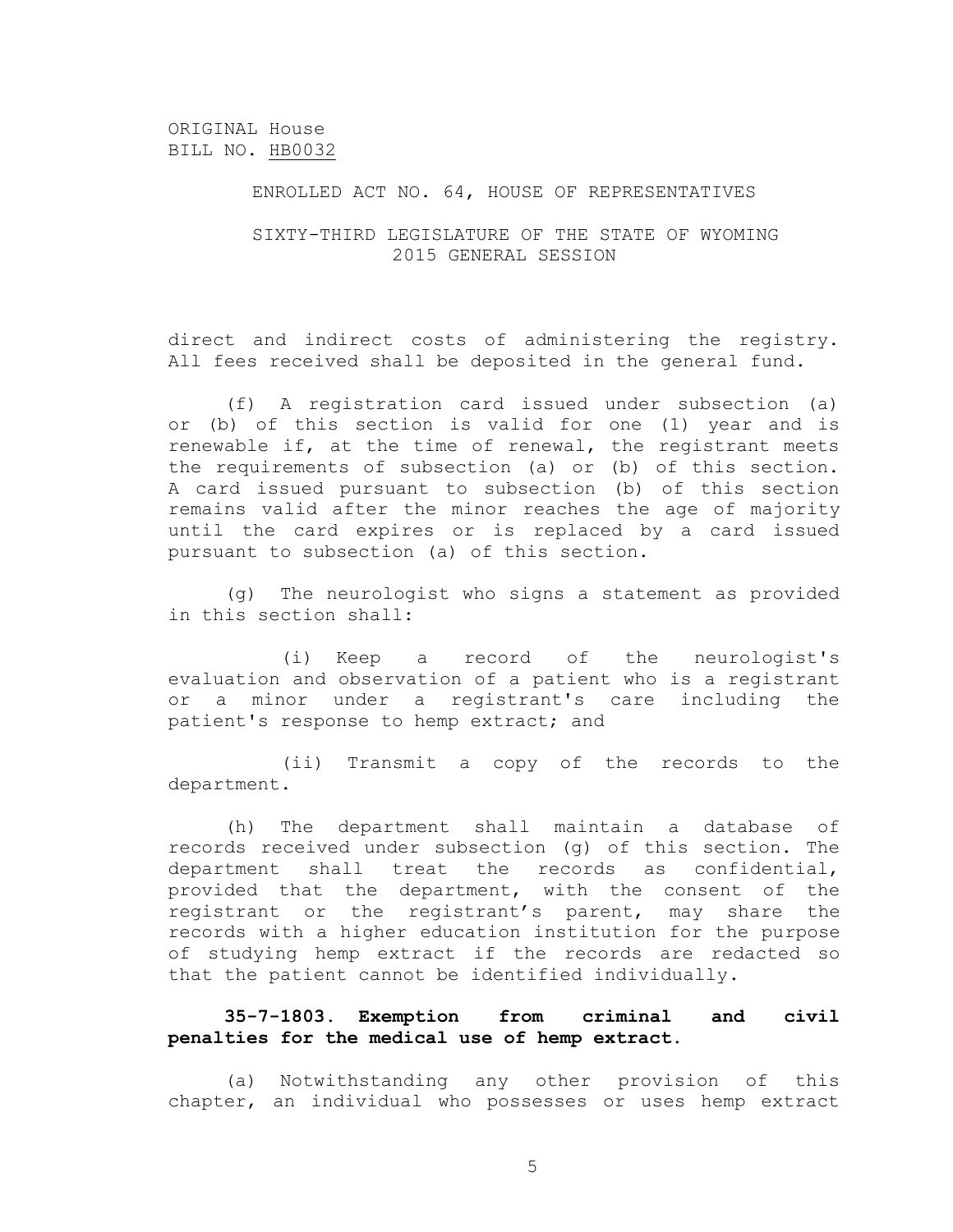### ENROLLED ACT NO. 64, HOUSE OF REPRESENTATIVES

### SIXTY-THIRD LEGISLATURE OF THE STATE OF WYOMING 2015 GENERAL SESSION

is not subject to the penalties described in this chapter for possession or use of the hemp extract if the individual:

(i) Possesses or uses the hemp extract only for the treatment of the individual's or the individual's minor child's intractable epilepsy or seizure disorders;

(ii) Is a holder of a valid hemp extract registration card issued by the department under W.S. 35-7-1802; and

(iii) Can provide, through a certificate of analysis or otherwise, evidence that the hemp extract meets the percentages for tetrahydrocannabinol and cannabidiol provided in W.S. 35-7-1801(a)(ii).

(b) Notwithstanding any other provision of this chapter, an individual who possesses hemp extract lawfully under subsection (a) of this section and administers the hemp extract to a minor is not subject to the penalties described in this chapter for administering the hemp extract to the minor if:

(i) The individual is the minor's parent or legal guardian;

(ii) The individual is a holder of a valid hemp extract registration card issued by the department under W.S.  $35-7-1802$  (b); and

(iii) The individual administers the hemp extract only to the minor on whose behalf the hemp registration card was issued.

**Section 2.** W.S. 35-7-1002(a)(xxviii) is amended to read: